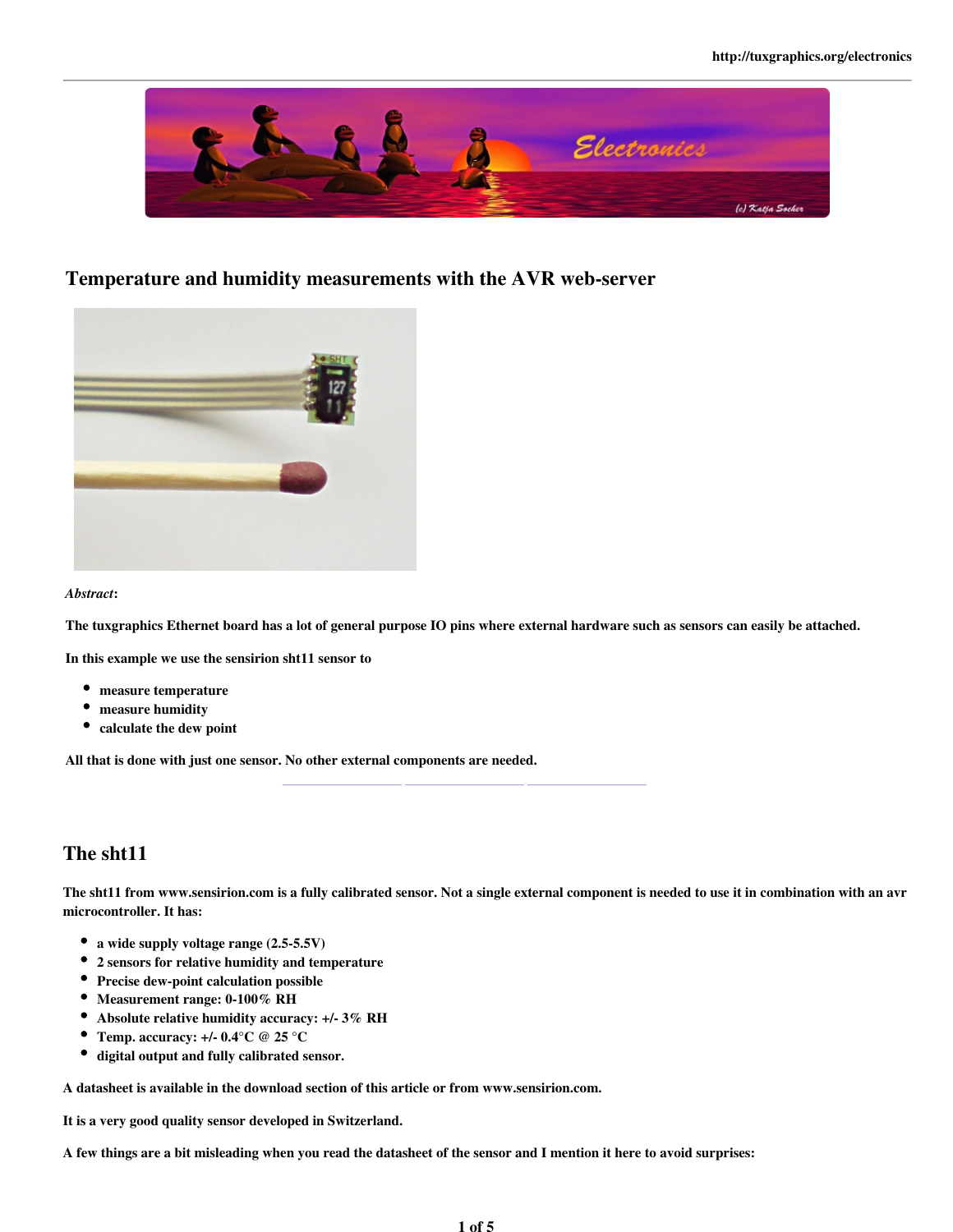- $\bullet$ SHT11 has a 2-wire interface and that interface is not identical to the atmel 2-wire interface (atmel TWI). Atmel TWI is an I2C conform interface. The sensirion implementation is not I2C conform. The main difference is in the start condition. Sensirion does not say why they are not I2C conform. My personal opinion is that they did that on purpose to avoid license issues with Philips who developed I2C. The code needed communicate with the sensor is not larger than code for an atmel TWI state machine. Therefore it does not really matter that SHT11 is not I2C conform.
- $\bullet$ The sensor provides checksums to ensure integrity of all the measurement data. The C-code example from Sensirion does not use that feature. I wanted to use it and it took me some time to get it to work. The problem was that Sensirion does not use standard CRC8 checksums. They use CRC8 with the bytes bit-reversed.

## What you need



... and this is what you get (two sensors, s0 and s1, attached to the ethernet board):

| €                                                                                                      | Mozilla Firefox                                                       |   |  |  |
|--------------------------------------------------------------------------------------------------------|-----------------------------------------------------------------------|---|--|--|
|                                                                                                        | File Edit View History Bookmarks Tools Help                           |   |  |  |
|                                                                                                        | <b>③ ← → · ● ◎ △ △</b> □ http://10.0.   - ▶   <mark>G</mark> - Google | Q |  |  |
| A tuxgraphics.org: T ■ B http://10.0.0.26/                                                             |                                                                       |   |  |  |
| Sensors @26                                                                                            |                                                                       |   |  |  |
| s0 humidity : 40%<br>s0 dew point : 11.2'C [52'F]<br>s1 humidity : 41%<br>s1 dew point : 10.8'C [51'F] | s0 temperature: 26.0'C [78.8'F]<br>s1 temperature: 25.2'C [77.3'F]    |   |  |  |
| refresh page<br>version 3.3                                                                            |                                                                       |   |  |  |
|                                                                                                        |                                                                       |   |  |  |
| <b>B</b> Find:                                                                                         | <b>■ Next 企 Previous </b>                                             |   |  |  |
| Done                                                                                                   |                                                                       |   |  |  |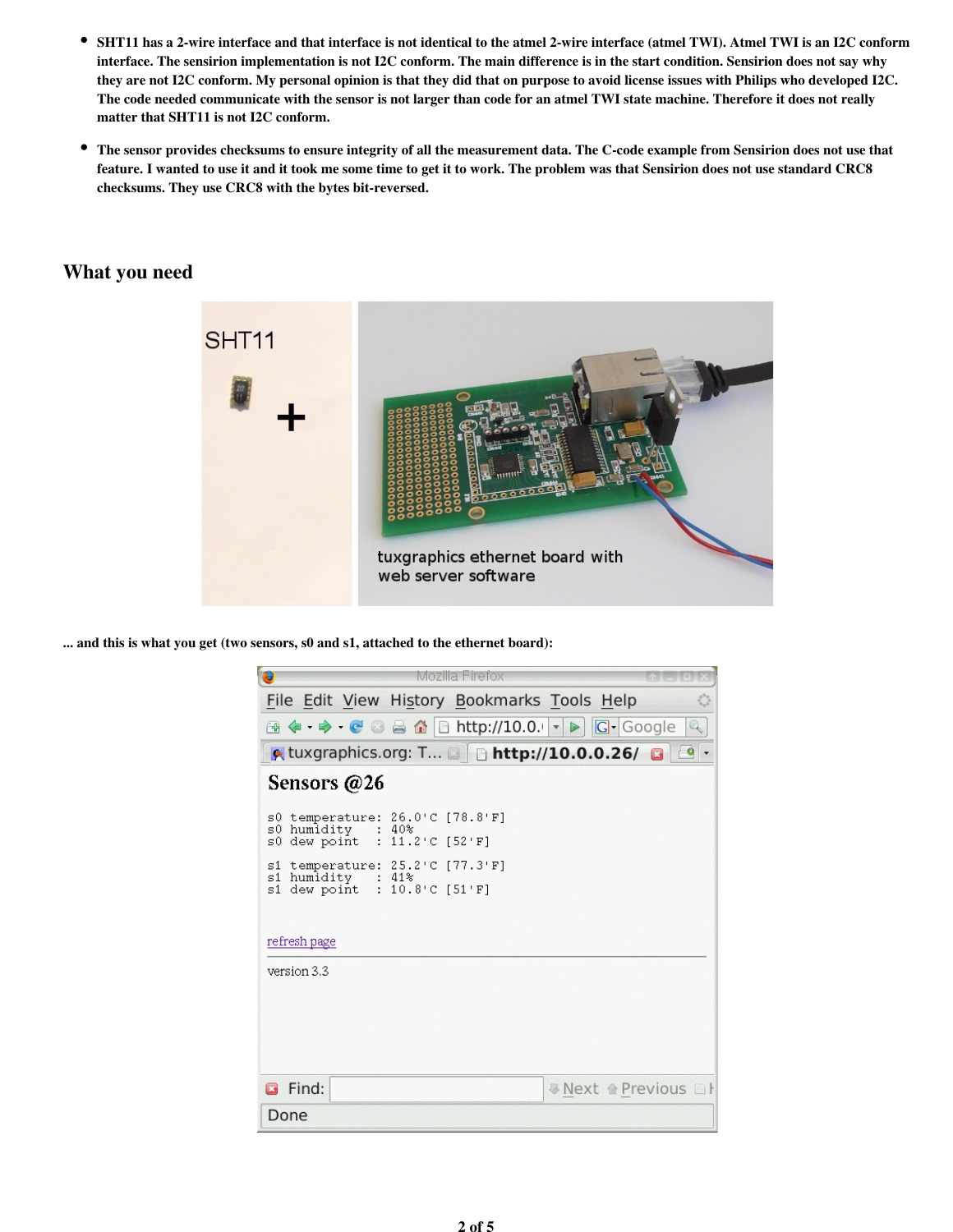Humidity and temperature data accessible from any web-browser. Using the NAT port forwarding feature in your DSL router you can even make it available on the internet and access it e.g from your mobile phone:



#### What is the dew point?

The dew-point temperature is the temperature to which the air must be cooled to reach saturation. When the temperature cools to the dew point, fog or dew can occur.

Example: In your bath room you measure 23'C and 61% humidity. The resulting dew point is about 15'C. If your window or wall temperature would be 15'C or less then it would become wet.

#### Connecting the sensor

The SHT11 humidity and temperature sensor can be connected the Atmega microcontroller as follows. No additional components are needed.



Nothing must be connected to pin 1 (at the top) and the pins on the right. Those seem to be used for test and calibration during production.

You need just one more IO-pin per extra sensor in case you want to connect more than one sensor. The sck line can be shared but each sensor needs its own data-line as the sensors are all identical and can thus not be connected in a bus system.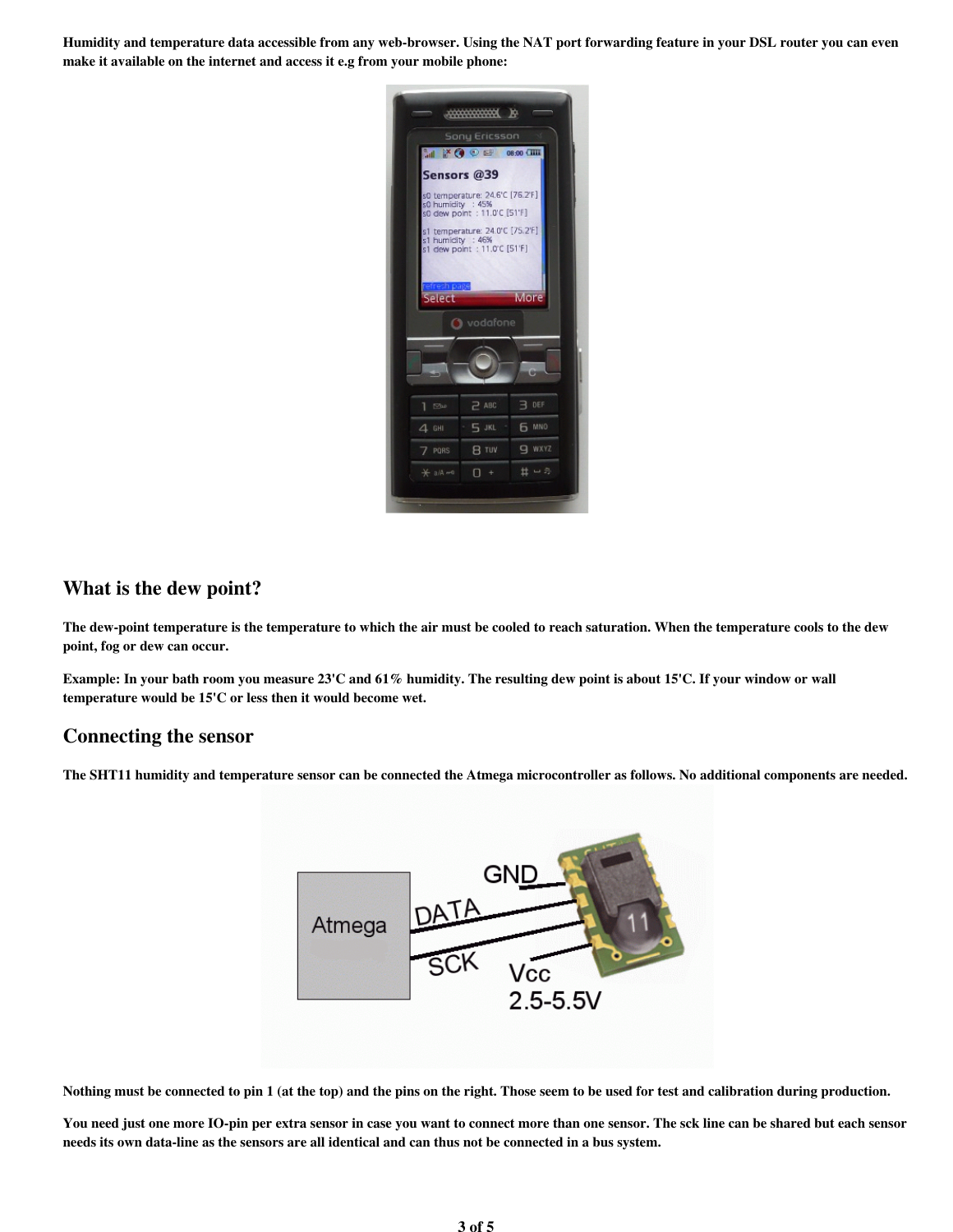As of software version eth\_rem\_dev\_sensirion-3.3 there is a possibility to connect more than one sht11 sensor to one board. The sensor has to be connected as follows:

| <b>SHT11</b>              | Web-server, new software (versions 3.3 and up)         |  |  |
|---------------------------|--------------------------------------------------------|--|--|
| <b>First sensor:</b>      |                                                        |  |  |
| Vcc                       | 3.3V (available on the analog port or digital IO port) |  |  |
| Data                      | PD0 (available on the digital IO port)                 |  |  |
| <b>SCK</b>                | PB0 (available on the digital IO port)                 |  |  |
| <b>GND</b>                | GND (available on the digital IO port)                 |  |  |
| Second sensor (optional): |                                                        |  |  |
|                           | Vcc, SCK, GND same as first sensor                     |  |  |
| Data                      | PD1 (available on the digital IO port)                 |  |  |
| Third sensor (optional):  |                                                        |  |  |
|                           | Vcc, SCK, GND same as first sensor                     |  |  |
| Data                      | PD4 (available on the digital IO port)                 |  |  |

It is possible to connect even more sensors.

The older software eth\_rem\_dev\_sensirion-3.0, eth\_rem\_dev\_sensirion-3.1 and eth\_rem\_dev\_sensirion-3.2 is designed to accept only one sensor which has to be connected as follows:

|               | <b>SHT11</b> Web-server board with older software (versions 3.0, 3.1 and 3.2) |
|---------------|-------------------------------------------------------------------------------|
| $ {\rm Vec} $ | $ 3.3V $ (available on the analog port or digital IO port)                    |
| Data          | <b>PD1</b> (available on the digital IO port)                                 |
| SCK           | PD0 (available on the digital IO port)                                        |
| <b>GND</b>    | <b>GND</b> (available on the digital IO port)                                 |

### My application

There are certainly plenty of applications for this. You can use it anywhere where you want to measure any or all of the values temperature, dew-point and humidity.

I just want to tell you what my use of it is. When I go on vacation I do usually switch off the heating in the house to save cost. The problem with this can be that it can either become too cold and/or too humid in the house. If you leave a window open then it might become too cold. If you have the window closed it can become very tropic (=too humid) due to the flowers in the rooms and no ventilation. With this sensor I can monitor the situation.

I can monitor that from my mobile phone or any computer at any time.

#### Extending the sensor cable length

The length of the cable between microcontroller and SHT11 sensor should not be more than 50cm to ensure reliable operation. You can however extend it to a 2-3 meters by soldering a 100nF capacitor between the power supply pins of the sensor.

If you want to cover a whole building with humidity sensors then you can just use a couple of ethernet boards with sensors attached to each of them. Ethernet cables can be 100m long and this way a very large area can be covered. It is possible to make a number of ethernet boards, running each their own web server software, available via only one DSL router You need to configure different port numbers for the different web servers and then setup port forwarding in the DSL router for each of them. For this you need to change the "#define MYWWWPORT" in file main.c. The setup could e.g look like this:

| Internal IP and port                                | <b>External URL</b> |
|-----------------------------------------------------|---------------------|
| 192.168.0.10, web server port 80 http://Your.Domain |                     |



Sht11 with 100nf capacitor